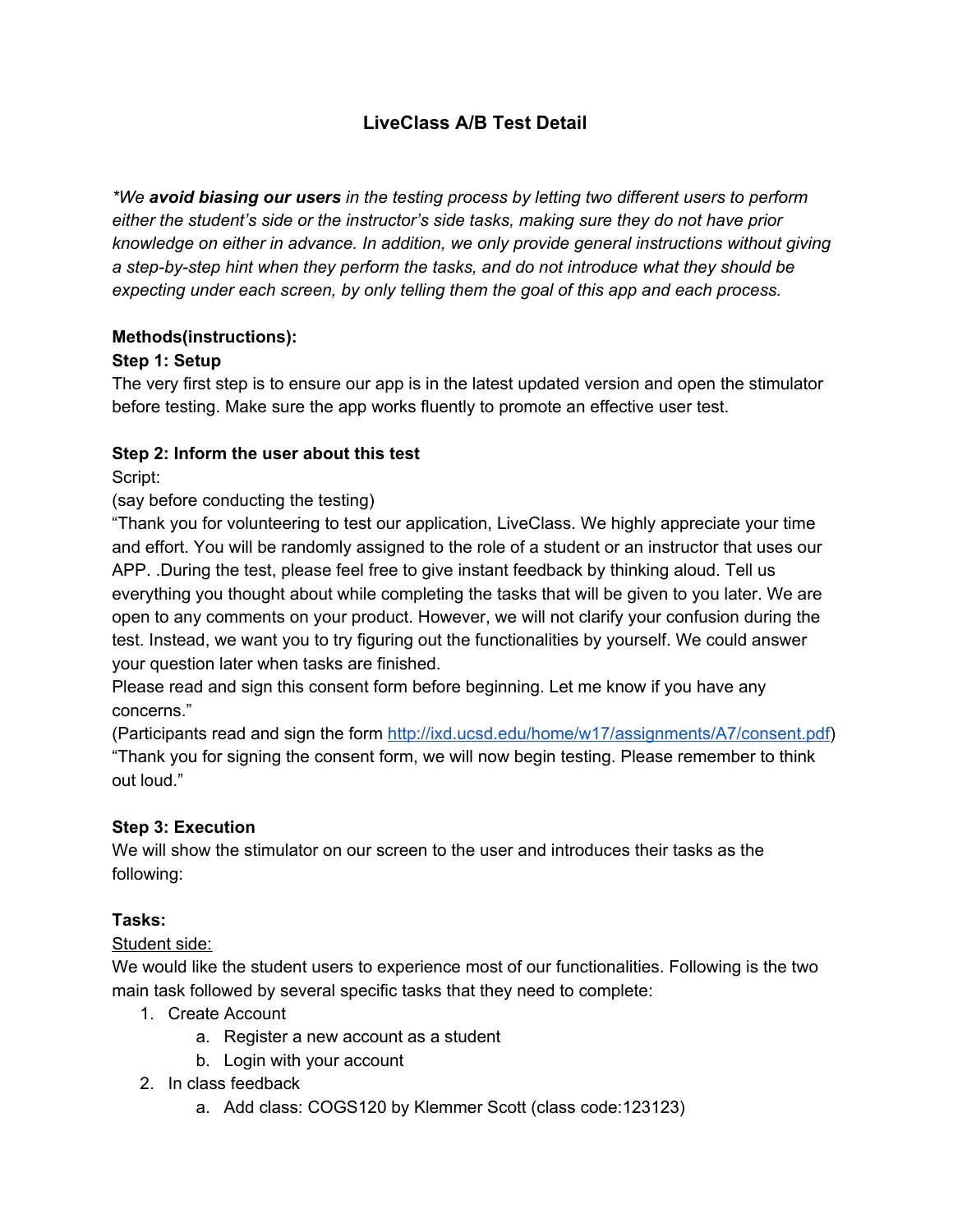- b. During the lecture, choose your feeling about the class content
- c. Comment the class material
- d. View full class comments

### Instructor side:

We would like the instructor user to be able create and delete classes. The following are the three main tasks (one more than the students' side) to complete:

- 1. Create an account
	- a. Login in as an instructor (using account:  $pQg$ gmail.com 123123)
	- b. Logout
- 2. Create a class
	- a. Delete existing class in your class list
	- b. Create a new class
- 3. In-class feedback
	- a. Begin the class
	- b. read students' comments and reactions during one of the lectures.
	- c. End class

#### **Design questions:**

- 1. What do you like the most and least about this application? Why? (By asking this question, we could know where we need to improve and where we did successfully)
- 2. What other functions would you like to have? Why? (we could update the functionality of this application by receiving feedback from users)
- 3. Would you recommend your friends and your professors to use this application? Why? (we could get a sense of how practical this application is and infer the usability)

## **Complete functionality**

What we complete this week:

- A. Dynamic feedback on the instructor side when a student input information
- B. Color code emoji
- C. Change the comment history to the history of full class comments
- D. No need for view full button
- E. Replace the help button
- F. Show full instructions above the emoji

#### **How we access with a different programming language:**

We used the programming language swift to make our iOS app. For each rubric item below, I've outlined the exact code that accomplish the functionality that would've written in html. I also provided gif files for you to better understand the translation across platforms.

#### **How our workflows implement user tasks:**

Since our application is made for instructors and students, there are two unique workflows for each respective user type. The user tasks are explained in detail in the Task section above.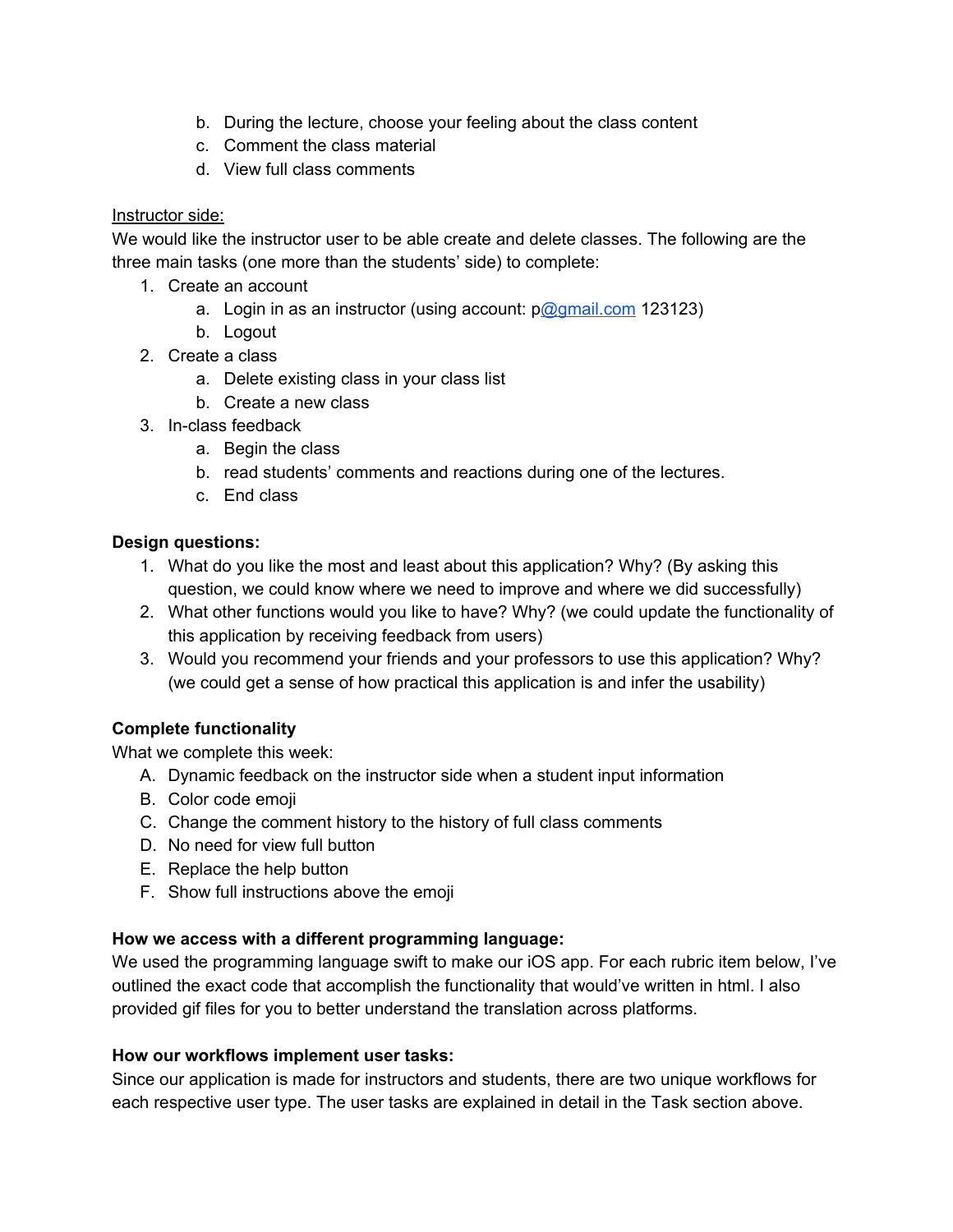**Logins:** Firebase auth login: Instructor side: [p@gmail.com](mailto:damon@gmail.com) 123123

Student side: [d@gmail.com](mailto:jay@gmail.com) 123123

## **Read data from JSON:**

Search for "fetchCourses" instead, this function is what fetches the JSON data from the database.

```
Or here is the function fetchCourse:
```

```
fileprivate func fetchCourses() {
```

```
let query = Firestore.firestore().collection("classes")
query.getDocuments { (snapshot, err) in
if let err = err \{return
}
snapshot?.documents.forEach({ (document) in
       let courseDict = document.data()
       self.courses.append(Course(dictionary: courseDict))
})
self.filteredCourses = self.courses
self.collectionView.reloadData()
```
#### } }

If you print out the json data after the method fetchCourses You will see this

```
▿ 0 : Course
```

```
▿ className : Optional<String>
```

```
- some : "COGS15"
```

```
▿ prof : Optional<String>
```

```
- some : "JANE LIU"
```

```
▿ code : Optional<String>
```

```
- some : "123123"
```

```
▿ 1 : Course
```

```
▿ className : Optional<String>
```

```
- some : "COGS24"
```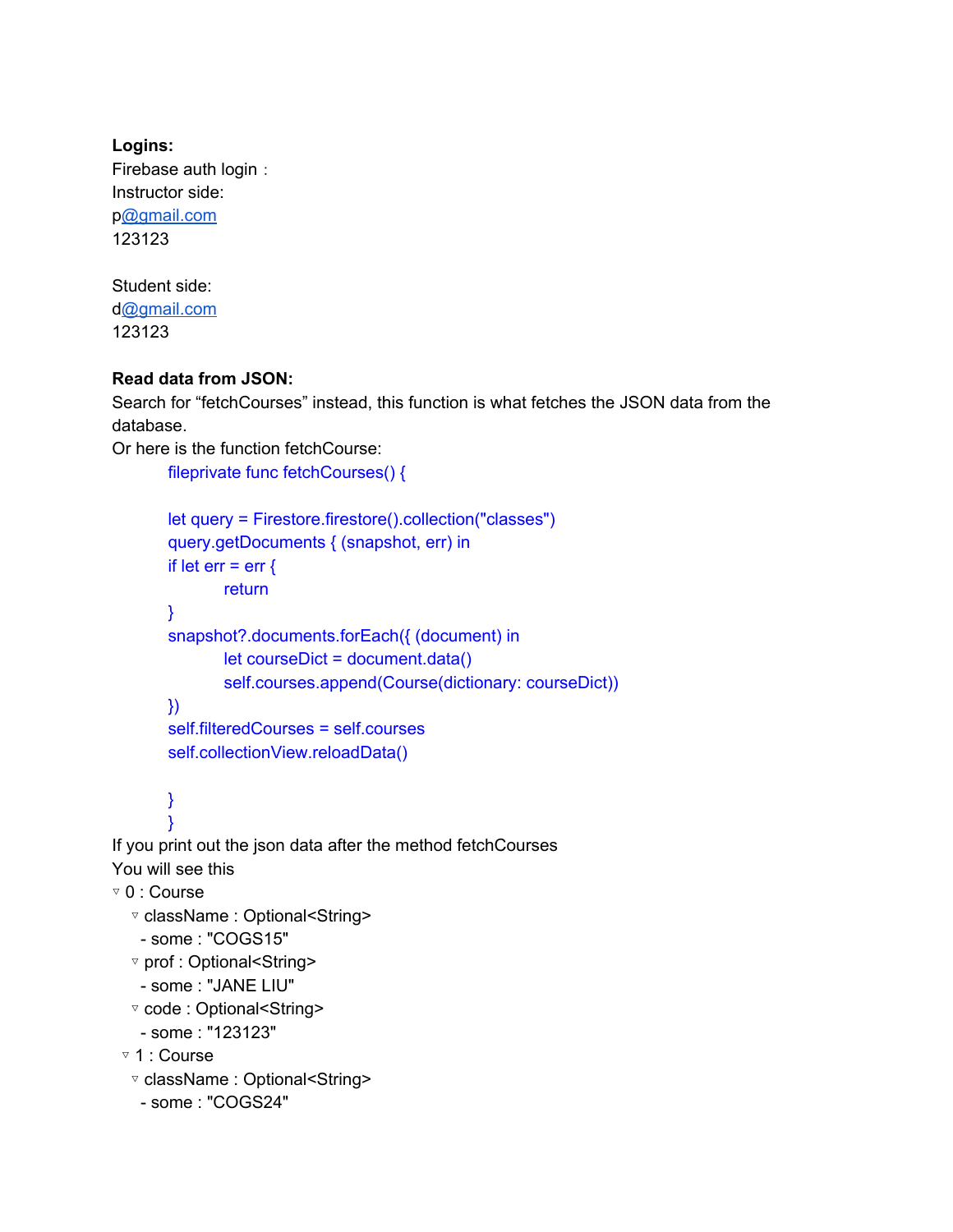- ▿ prof : Optional<String>
- some : "Rangel Boyle"
- ▿ code : Optional<String>
- some : "123123"
- ▿ 2 : Course
- ▿ className : Optional<String>
- some : "COGS12"
- ▿ prof : Optional<String>
- some : "Sam"
- ▿ code : Optional<String>
- some : "123123"
- ▿ 3 : Course
- ▿ className : Optional<String>
- some : "COGS25"
- ▿ prof : Optional<String>
- some : "Rangel Boyle"
- ▿ code : Optional<String>
- some : "123123"
- ▿ 4 : Course
- ▿ className : Optional<String>
- some : "COGS13"
- ▿ prof : Optional<String>
- some : "Sam"
- ▿ code : Optional<String>
- some : "123123"
- ▿ 5 : Course
- ▿ className : Optional<String>
- some : "COGS18"
- ▿ prof : Optional<String>
- some : "Howard Huang"
- ▿ code : Optional<String>
- some : "123123"

Etc.

What is looks like in firestore database: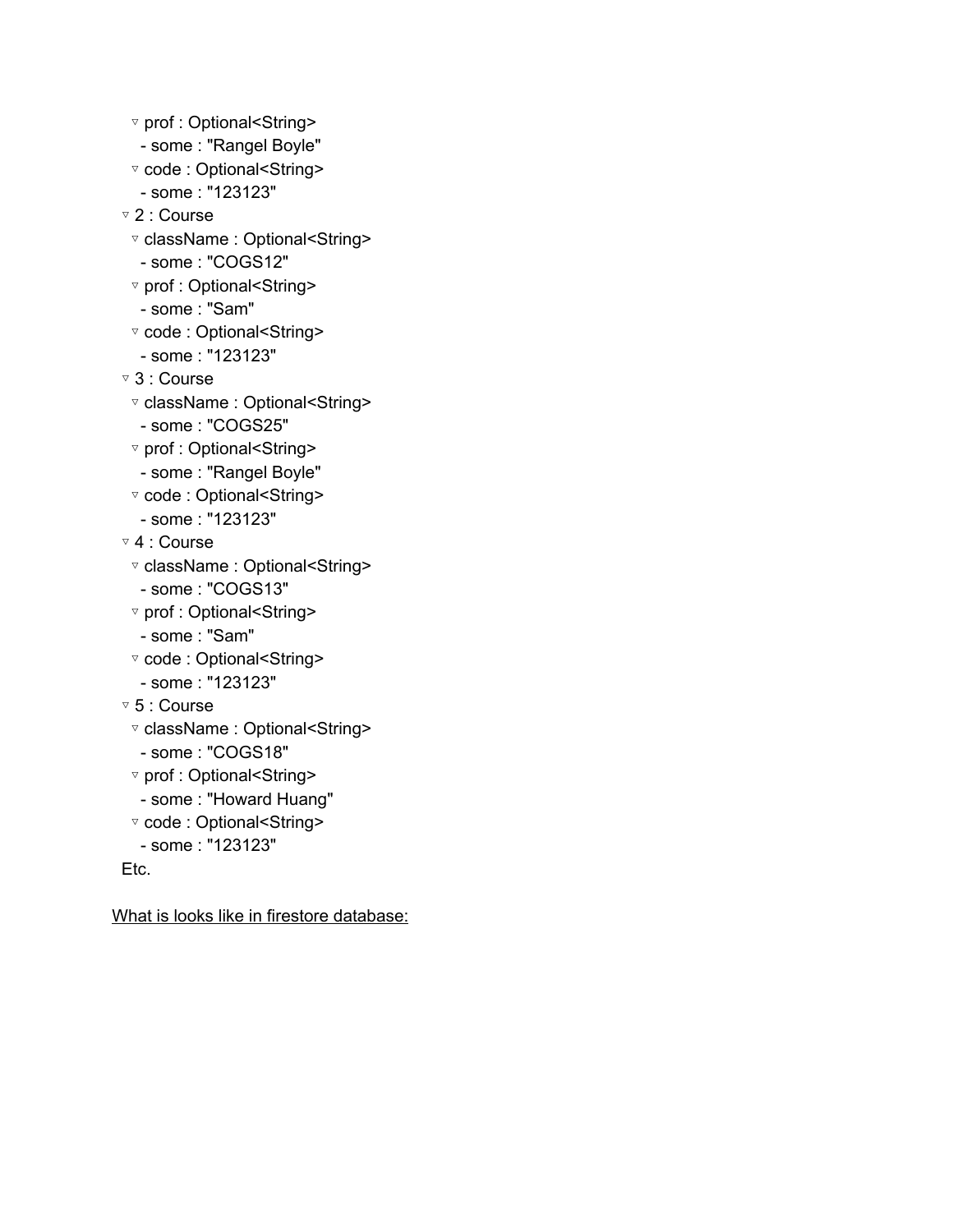

### Screen that reads our json data:

<http://g.recordit.co/IIrcqjKtEy.gif>

### **Handlebar template:**

In iOS, instead of handlebars templates, to display multiple items of the same type, for example, in this case, display all the class objects in the "filteredCourses". The first method tells the system how many items of the same type are there or how many classes are there. Then then the second method, from 0 to items.count, loop through all the items and creates a cell that displays each item.

Looks like this: <http://g.recordit.co/LRFLqFGL5g.gif>

- 1. override func collectionView(\_ collectionView: UICollectionView, numberOfItemsInSection section: Int) -> Int { return filteredCourses.count }
- 2. override func collectionView(\_ collectionView: UICollectionView, cellForItemAt indexPath: IndexPath) -> UICollectionViewCell {

let cell = collectionView.dequeueReusableCell(withReuseIdentifier: cellId, for: indexPath) as! ClassSearchCell

```
cell.course = filteredCourses[indexPath.item]
return cell
}
```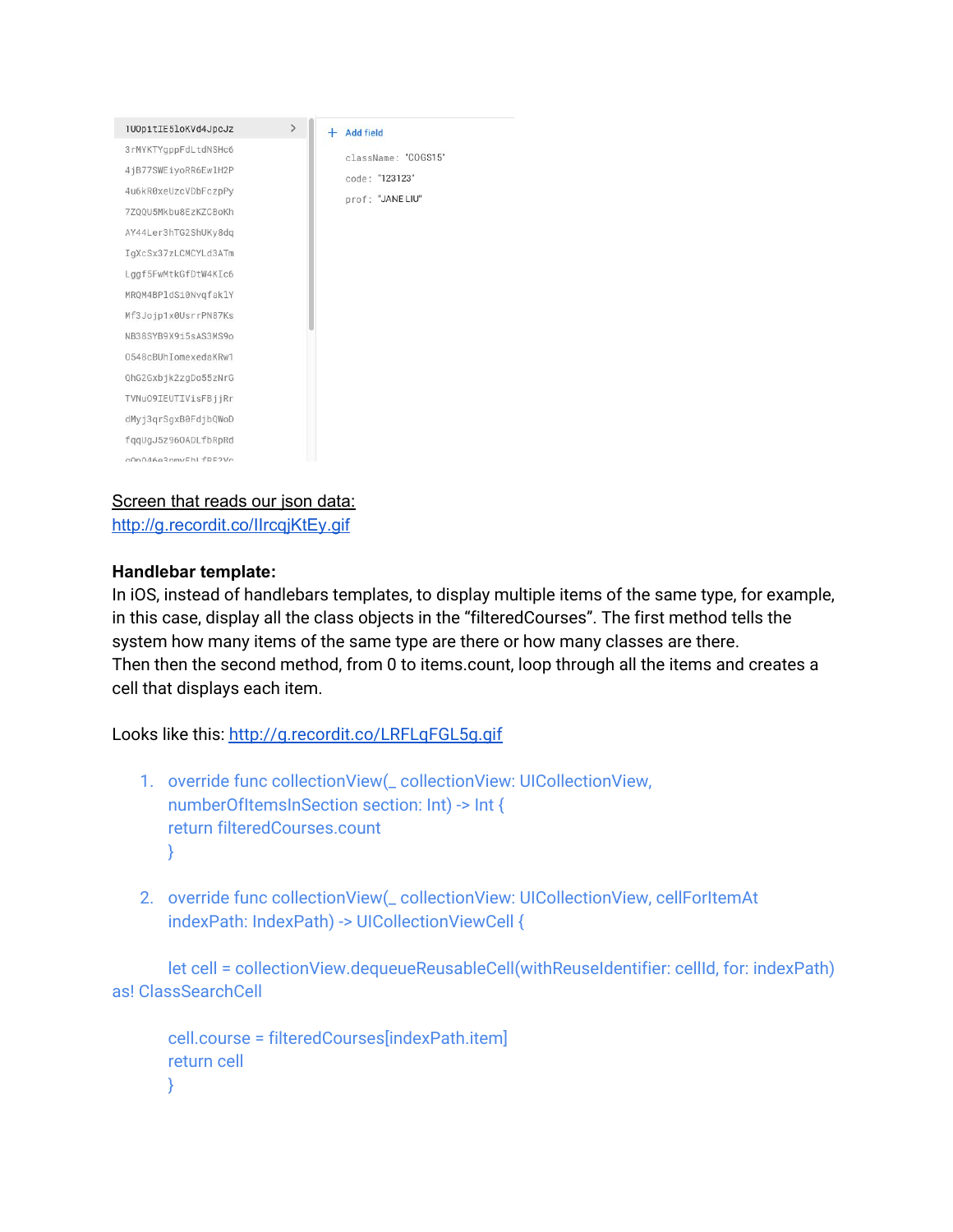## **Utilize routes and jQuery selectors to asynchronously update your app's screens where appropriate**:

When a student or instructor adds a new class they are attending. The screen refreshes and a new class object is added to the screen.

```
func selectCourse(course: Course) {
courses.append(course) //adds new json to local cache
studentAddClassToFireStore(course: course) //saves new json to database
collectionView.reloadData() //refresh screen
}
```

```
fileprivate func studentAddClassToFireStore(course: Course) {
       guard let currentUID = Auth.auth().currentUser?.uid else {return}
       user?.classes.append(course.classID ?? "")
       Firestore.firestore().collection("users").document(currentUID).updateData(["classes":
user?.classes]) //the exact json data uploading to database
```

```
courses = [Course]()
fetchClasses()
}
```
Here's the demo: <http://g.recordit.co/F5T02jcVmE.gif>

## **Prototype writes JSON data**:

```
This method here writes JSON data to the database
       fileprivate func instructorAddClassToFireStore(className: String, code: String) {
       guard let currentUID = Auth.auth().currentUser?.uid else {return}
       let filename = UUID().uuidString
       let dict = ["className": className, "code": code, "prof": user?.name]
       let docId = Firestore.firestore().collection("classes").addDocument(data:
dict).documentID
       user?.classes.append(docId)
       Firestore.firestore().collection("users").document(currentUID).updateData(["classes":
user?.classes])
       courses = [Course]()
       fetchClasses()
       }
```
This method adds/writes a new class object to the database. In particular let dict = ["className": className, "code": code, "prof": user?.name]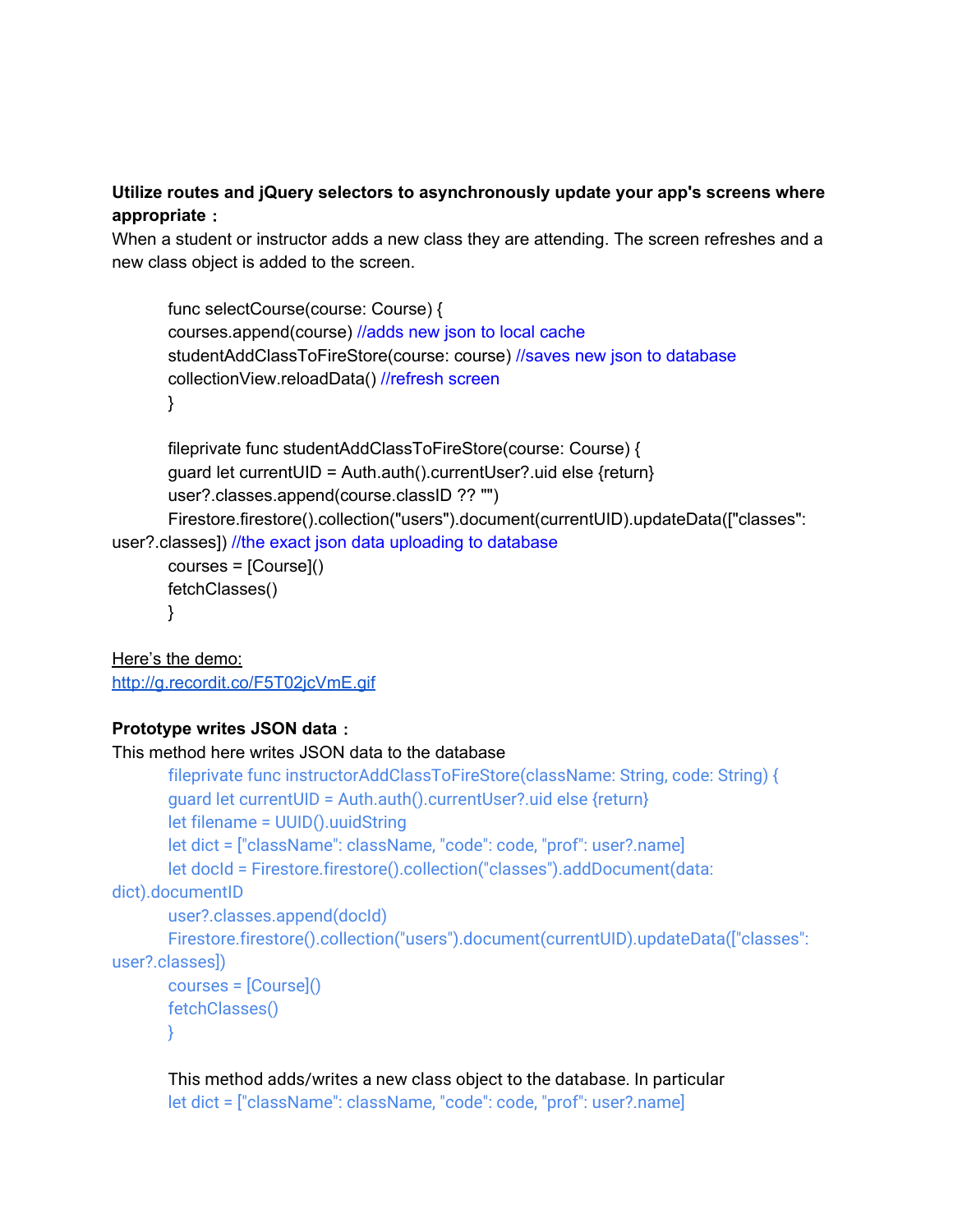This line of code constructs the new json data.

## **Compile and Analyze**

**Screenshots of analysis page** (we are not using Google Analytics because we are not doing a web-based app):

| Firefox File Edit View History Bookmarks Tools Window Help<br>۰             |                                                                                                |                                                                                                        |                        |                                                |                           | # ΔΘ® წΟ98%; & % Ω ? Q (0) 66% ED Thu6:16 PM . ⊟ : E |                                                                         |                         |
|-----------------------------------------------------------------------------|------------------------------------------------------------------------------------------------|--------------------------------------------------------------------------------------------------------|------------------------|------------------------------------------------|---------------------------|------------------------------------------------------|-------------------------------------------------------------------------|-------------------------|
| · A/B Test Like<br>$DCD - AB$<br>• Lecture 4.8 A<br>$\bullet\bullet\bullet$ | WhaleStre X @ textfield dyna<br>the bos-how can bob - A9                                       | ios - How to                                                                                           |                        | Search result: M Inbox (8,184) A My Drive - Go | A9 - Google               | swift keyboar<br>Decture 4.8                         | <b>f</b> Facebook                                                       | ٠<br>F.                 |
| $\leftarrow$<br>$C$ $\hat{M}$<br>$\rightarrow$                              | 1/9 mm https://console.firebase.google.com/u/0/project/whalestream-8343f/experiments/results/1 |                                                                                                        |                        |                                                | 90% … 図 ☆                 |                                                      | $\mathbb{I} \cap \mathbb{S}^n \times \mathbb{R} \rightarrow \mathbb{R}$ | $\equiv$ $\blacksquare$ |
|                                                                             |                                                                                                |                                                                                                        |                        |                                                |                           |                                                      |                                                                         | 튼<br>$\gg$              |
| Firebase<br>WhaleStream > Experiment with 'changeAddCommentLogic'           |                                                                                                |                                                                                                        |                        |                                                |                           |                                                      | Go to docs                                                              | $\bullet$               |
| (-) Functions                                                               |                                                                                                |                                                                                                        |                        |                                                |                           |                                                      |                                                                         | $\frac{1}{2}$           |
| <b>M.</b> ML Kit                                                            | $(i)$ Experiment is running                                                                    | Continue running experiment to increase certainty                                                      |                        |                                                | Ŧ                         |                                                      |                                                                         | 阿<br>ø                  |
| Quality                                                                     |                                                                                                | Baseline is currently performing best                                                                  |                        |                                                | Users in experiment<br>13 |                                                      |                                                                         | IC<br>$\frac{4}{6}$     |
| 長 Crashlytics                                                               |                                                                                                |                                                                                                        |                        |                                                |                           |                                                      |                                                                         |                         |
| <sup>@</sup> Performance                                                    | Details                                                                                        | 只 Remote Config 图 Started 22 hours ago ④ send_comment @ 100% of users matching 1 criteria 图 2 variants |                        |                                                | $\sim$                    |                                                      |                                                                         | B                       |
| E Test Lab                                                                  |                                                                                                |                                                                                                        |                        |                                                |                           |                                                      |                                                                         |                         |
| 图 App Distribution                                                          | Improvement overview (?)                                                                       |                                                                                                        |                        |                                                |                           |                                                      |                                                                         | $\frac{1}{2}$           |
| <b>Analytics</b>                                                            | Variant                                                                                        | send comment (?) 2                                                                                     | Retention (4-7 days) 3 | Crash-free users (2)                           |                           |                                                      |                                                                         | ٠                       |
| <b>Dashboard</b>                                                            | Control group                                                                                  | Baseline.                                                                                              | Baseline               | Baseline                                       |                           |                                                      |                                                                         | €                       |
| Events                                                                      | 5 users                                                                                        |                                                                                                        |                        |                                                |                           |                                                      |                                                                         | $\overline{2}$          |
| Conversions                                                                 | Variant B<br>8 users                                                                           | Limited data                                                                                           | Limited data           | Limited data                                   |                           |                                                      |                                                                         | T<br>e                  |
| 距<br><b>Audiences</b>                                                       |                                                                                                |                                                                                                        |                        |                                                |                           |                                                      |                                                                         | г                       |
| <b>Funnels</b>                                                              | Experiment results                                                                             |                                                                                                        |                        | $Q$ send_comment $\sim$                        | All variants v            |                                                      |                                                                         |                         |
| <b>User Properties</b>                                                      |                                                                                                |                                                                                                        |                        |                                                |                           |                                                      |                                                                         |                         |
| <b>Latest Release</b>                                                       |                                                                                                |                                                                                                        |                        |                                                |                           |                                                      |                                                                         |                         |
| Retention<br>Ù                                                              |                                                                                                | Percentage of users triggering send_comment event                                                      |                        | 然<br>30 days<br>7 days                         | All time                  |                                                      |                                                                         |                         |
| StreamView<br>⊙                                                             | 40%                                                                                            |                                                                                                        |                        |                                                |                           |                                                      |                                                                         |                         |
| DebugView                                                                   |                                                                                                |                                                                                                        |                        |                                                |                           |                                                      |                                                                         |                         |
| Grow                                                                        | 20%                                                                                            |                                                                                                        |                        |                                                |                           |                                                      |                                                                         |                         |
| Predictions<br>Þ.                                                           | 0% m<br>Mar 4                                                                                  |                                                                                                        |                        |                                                |                           |                                                      |                                                                         |                         |
| A/B Testing<br>x                                                            |                                                                                                |                                                                                                        |                        |                                                |                           |                                                      |                                                                         |                         |
| Coud Messaging                                                              | Variant                                                                                        | Probability to beat<br>Improvement (?)                                                                 | Probability to be best | Conversion rate<br>$\sigma$                    | send_comment (?)          |                                                      |                                                                         |                         |
| > In-App Messaging                                                          |                                                                                                | baseline                                                                                               | variant                | (95%)                                          |                           |                                                      |                                                                         | ø                       |
| & Extensions                                                                | Control group<br>5 users                                                                       | Baseline<br>Baseline                                                                                   |                        | 81%<br>$25 -$<br><b>START</b>                  | $\overline{2}$            |                                                      |                                                                         |                         |
| Spark<br>Upgrade<br>Free \$0/month                                          | Variant B<br>8 users                                                                           | Limited data<br>$\sim$                                                                                 |                        | Limited data                                   | 6                         |                                                      |                                                                         |                         |
| k                                                                           |                                                                                                |                                                                                                        |                        |                                                |                           |                                                      |                                                                         |                         |

From the analytics experiment above, it shows 2 out of 5 users sent comments using version A and 6 out of 8 users sent comments using version B.

The next pictures shows in detail event triggering count.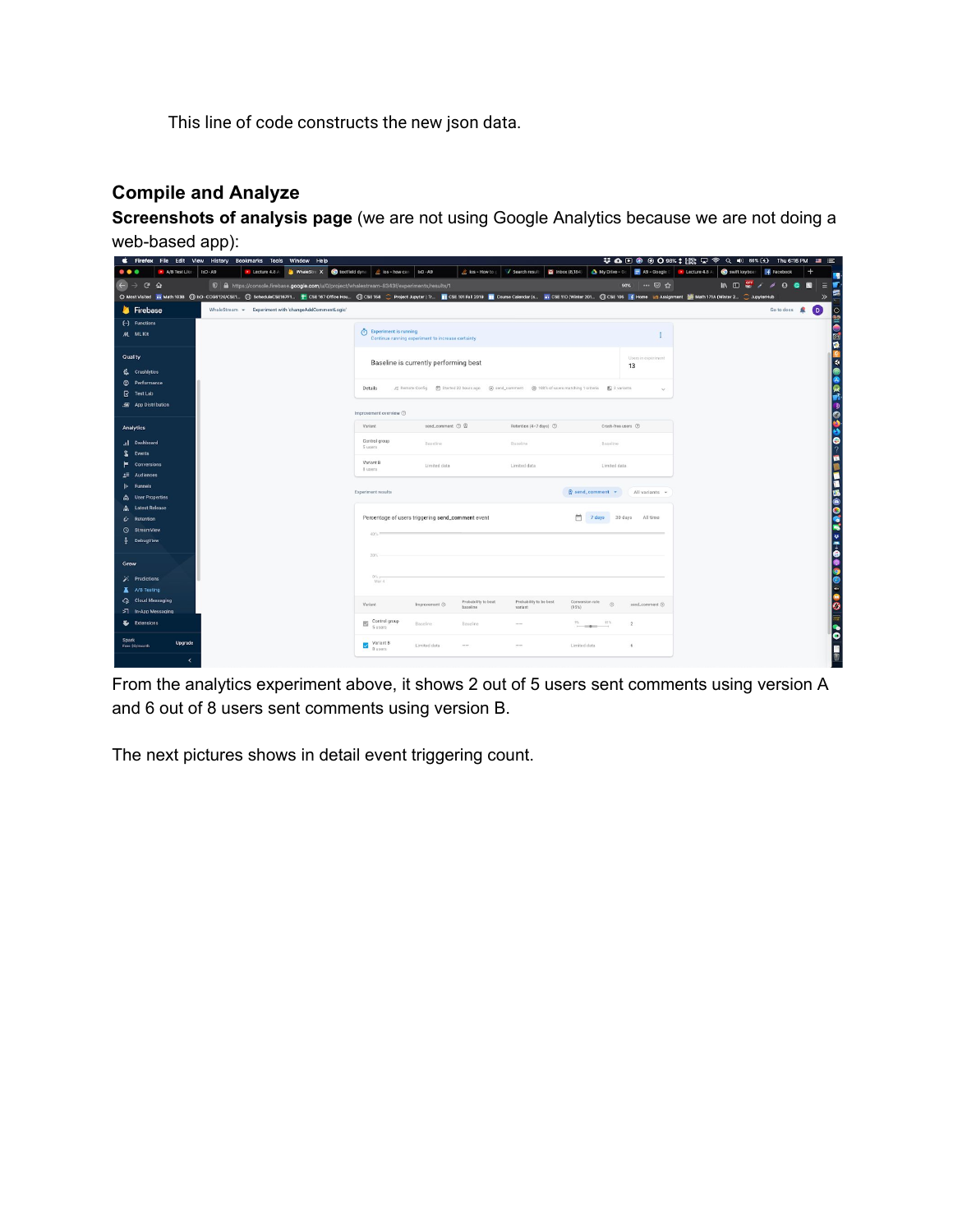|              | Firefox<br>File Edit   | View                          | History<br>Bookmarks                                                                                | <b>Tools</b><br>Window      | Help                   |            |                                              |               |                  |            | 梦 △□● 多 ○99% ‡ 7% □                       |                | Thu 12:39 PM | ≔                    |
|--------------|------------------------|-------------------------------|-----------------------------------------------------------------------------------------------------|-----------------------------|------------------------|------------|----------------------------------------------|---------------|------------------|------------|-------------------------------------------|----------------|--------------|----------------------|
| $\bullet$    |                        | A/B Test Li<br>$IXD \cdot A9$ | $\blacktriangleright$ Lecture 4.8                                                                   |                             | WhaleS: X F Events Nea | $IXD - A9$ | d ios - How 1                                | / Search rest | Inbox $(8,18)$   | My Drive - | $\equiv$ A9 - Google                      | mac book       | $\,^+$       | 围                    |
| $\leftarrow$ | $\mathbf{C}$<br>⇧      |                               | 10 <b>A</b> https://console.firebase.google.com/u/0/project/whalestream-8343f/analytics/app/ios:com |                             |                        |            |                                              |               | … ⊘ ☆            |            | $\mathbb{R}$                              | 0 <sub>o</sub> | 图            | v.<br>Е<br>富         |
|              |                        |                               |                                                                                                     |                             |                        |            |                                              |               |                  |            |                                           |                |              | $\gg$<br>O           |
|              | Firebase               |                               | WhaleStream v                                                                                       |                             |                        |            |                                              |               |                  |            |                                           | Go to docs     |              | is<br>O<br>D.        |
|              | <b>Analytics</b>       |                               | <b>Events</b>                                                                                       |                             |                        |            |                                              |               |                  |            |                                           | 带              |              | ◎◎◎●☆<br>2           |
| .ıl          | Dashboard              |                               |                                                                                                     |                             |                        |            |                                              |               |                  |            |                                           |                |              | 8                    |
|              | <b>Events</b>          |                               | ♡<br>Add Filter                                                                                     |                             |                        |            |                                              |               |                  | 严          | Mar 4, 2020 - Mar 5, 2020                 |                |              |                      |
|              | <b>Conversions</b>     |                               |                                                                                                     |                             |                        |            |                                              |               |                  |            | + Compared to Feb 26, 2020 - Feb 27, 2020 |                |              | SRESSONG             |
| £Ξ           | <b>Audiences</b>       |                               | login                                                                                               | Recommended Event (General) |                        |            |                                              |               |                  |            |                                           |                |              |                      |
|              | <b>Funnels</b>         |                               |                                                                                                     |                             |                        |            |                                              |               |                  |            |                                           |                |              |                      |
| ᅇ            | <b>User Properties</b> |                               | share                                                                                               | Recommended Event (General) |                        |            |                                              |               |                  |            |                                           |                |              |                      |
|              | <b>Latest Release</b>  |                               | <b>Existing events</b>                                                                              |                             |                        |            |                                              |               |                  |            |                                           | Q              | 也            |                      |
| i            | Retention              |                               |                                                                                                     | Event name 个                |                        |            | Count % change                               |               | Users % change   |            | Mark as conversion (?)                    |                |              |                      |
| ৩            | <b>StreamView</b>      |                               |                                                                                                     | comment_page_A              |                        | 10         |                                              |               | $\overline{4}$   |            | $\big($ $\big)$                           |                |              |                      |
|              | DebugView              |                               |                                                                                                     | comment_page_B              |                        | 33         | ×                                            |               | $\overline{7}$   |            | $\bigcirc$                                |                |              |                      |
| Grow         |                        |                               | first_open                                                                                          |                             |                        | 5          | ↑ 400.0%                                     |               | 5                | 1 400.0%   | aû                                        |                |              | MINSOCOCHUTOOOOOOOOO |
|              | <b>Predictions</b>     |                               |                                                                                                     | screen_view                 |                        | 250        | 176.0%                                       |               | 14               | $+ 100.0%$ | $\Box$                                    |                |              |                      |
|              | A/B Testing            |                               |                                                                                                     | send_comment                |                        | 25         |                                              |               | $\boldsymbol{8}$ |            | $\sum$                                    |                |              |                      |
| ↷            | <b>Cloud Messaging</b> |                               |                                                                                                     | send_comment_A              |                        | 3          |                                              |               | $\overline{3}$   |            | $\Box$                                    |                |              |                      |
| รา           | In-App Messaging       |                               |                                                                                                     |                             |                        |            |                                              |               |                  |            |                                           |                |              |                      |
| Ł            | <b>Extensions</b>      |                               |                                                                                                     | send_comment_B              |                        | 20         |                                              |               | 6                |            | $\Box$                                    |                |              |                      |
|              |                        |                               |                                                                                                     | session_start               |                        |            | 17   19.0%                                   |               | 14               | $+ 100.0%$ | $\bigcirc$                                |                |              |                      |
| <b>Spark</b> | Free \$0/month         | Upgrade                       |                                                                                                     |                             |                        |            | Send your raw events to BigQuery. LEARN MORE |               | link to bigquery |            |                                           |                |              |                      |
|              |                        | $\overline{\phantom{a}}$      |                                                                                                     |                             |                        |            |                                              |               |                  |            |                                           |                |              |                      |
|              |                        |                               |                                                                                                     |                             |                        |            |                                              |               |                  |            |                                           |                |              |                      |

Notations:

comment page A is how many views version A gotten comment\_page\_B is how many views version B gotten send\_comment\_A is number of comments sent through version A send\_comment\_B is number of comments sent through version B We will be using these datas to do our chi-squared test.

#### **Recruitment process**

We recruit our participants by randomly selecting users who have not been tested for our previous version before, so we did not recruit the participants who attended our previous user research process or who knew what our app does before. The reason was that we would like our participants to have equal knowledge and understanding of our versions to avoid the practice effect. In addition, we chose our participants all from UCSD students since our component for the test is on the students' side the main page, since students will be the target user group for the tested component. Notice that this time we chose students as our participants on purpose instead of including students who have experienced being an instructor before when we were testing both the students' and the instructors' sides.

#### **Qualitative Data**

Page A views: 10 Page B views: 33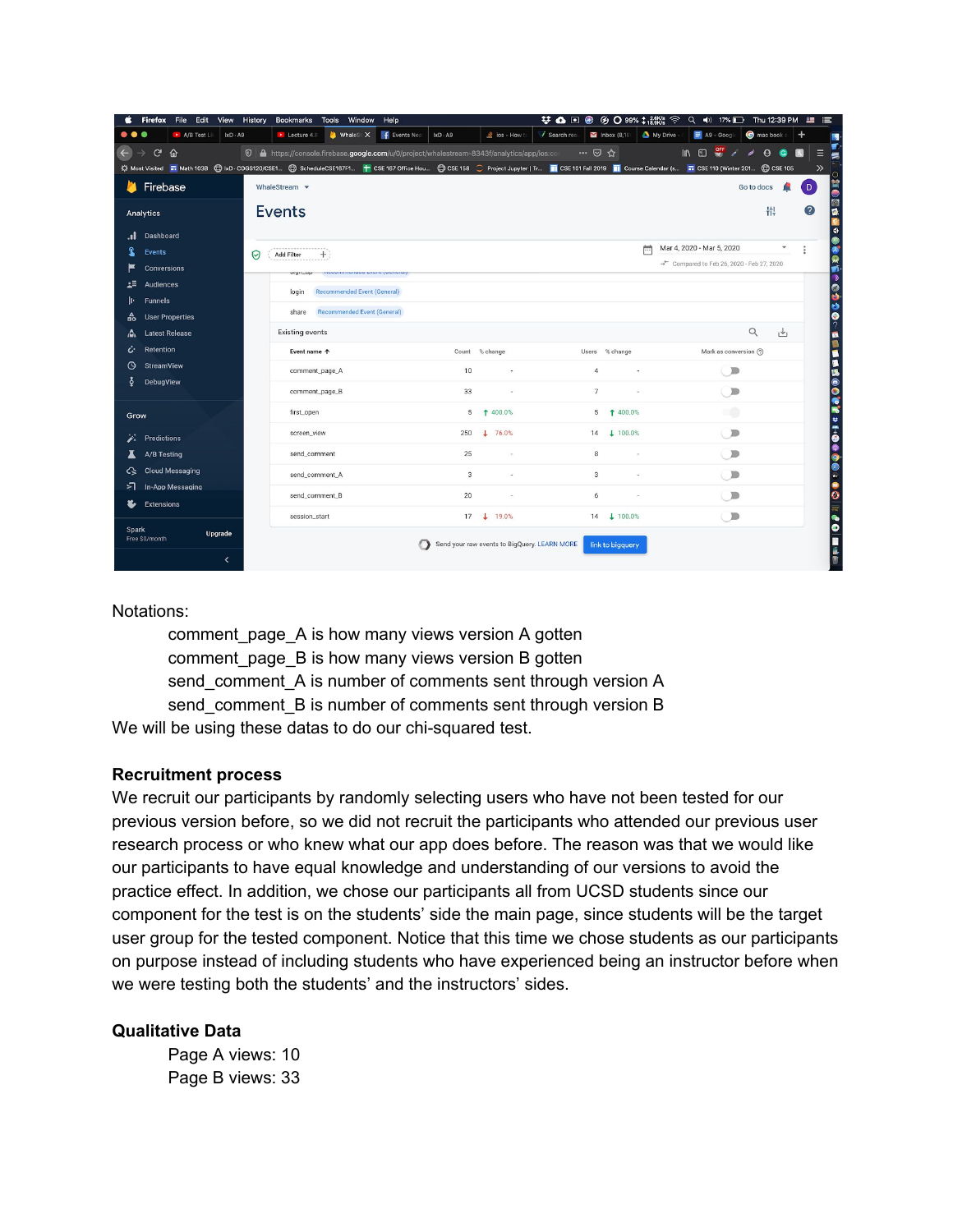Comments sent using page A: 3 Comments sent using page B: 20

#### Observed:

|                                      | Page A | Page B | Comments across<br>both Versions |
|--------------------------------------|--------|--------|----------------------------------|
| Sent                                 | 3.000  | 20.000 | 23.000                           |
| Didn't Sent                          | 7.000  | 13.000 | 20.000                           |
| <b>Comment Page</b><br>visited Count | 10.000 | 33.000 | 43.000                           |

Expected:

23 / 43 \* 10 = 5.348

 $23 / 43 * 33 = 17.651$ 

|                                   | Page A | Page B |
|-----------------------------------|--------|--------|
| Sent                              | 5.348  | 17.651 |
| Didn't Sent                       | 4.651  | 15.349 |
| <b>Comment Page visited Count</b> | 10.000 | 33.000 |

## **Chi-squared test:**

(Observed - expected)^2 / expected

 $(3.000 - 5.348)^{2}$  / 5.348 = 1.031  $(7.000 - 4.651)^{2}/ 4.651 = 1.186$  $(20.000 - 17.651)^{2}$  / 17.651 = 0.313  $(13.000 - 15.349)^{2}$  /  $15.349 = 0.359$ Add them up Chi square value  $= 2.889$ Degree of freedom = 1 So p value is between 0.1 and 0.05 Ultimately p value bigger than 0.05 Therefore the value indicates that we don't have enough data to say one of these versions perform better. Failed to reject null hypothesis.

## **Data Summary:**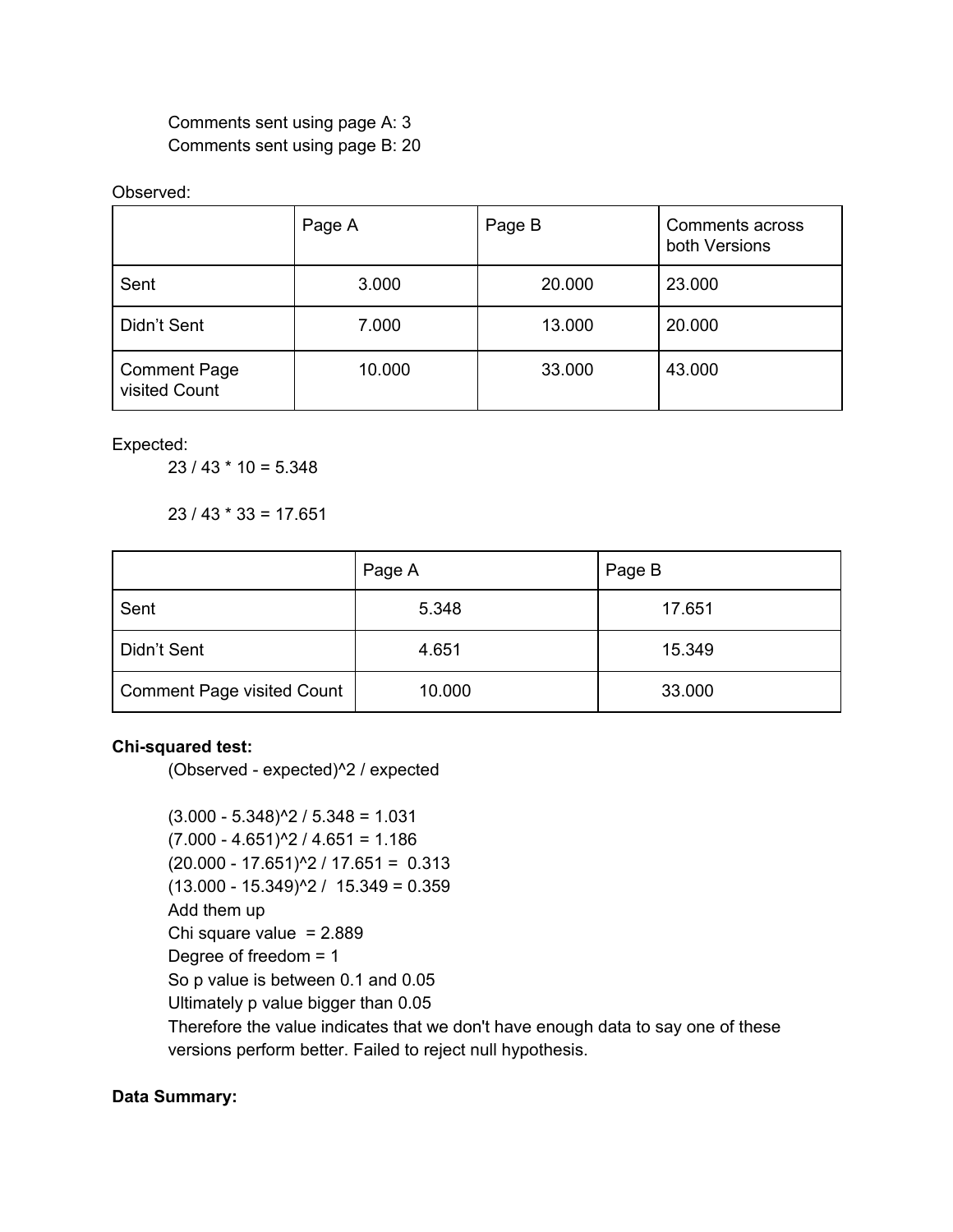## (**see above section for our quantitative data**) **Qualitative Data:**

| Subject<br>Number | Randomized<br>Version | <b>Observation Notes and Feedback</b>                                                                                                                                                                                                                    | Researcher |
|-------------------|-----------------------|----------------------------------------------------------------------------------------------------------------------------------------------------------------------------------------------------------------------------------------------------------|------------|
| 1                 | B                     | After exploring and switching between the feedback<br>emoji buttons, it took some time to find the comment<br>box below, but sent the comment very quickly twice<br>by typing directly into the box.                                                     | Jing       |
|                   |                       | Feedback: looks like a chat window, which is hard to<br>find but then easy to use and view history                                                                                                                                                       |            |
| $\overline{2}$    | B                     | Found the "comment" box easily. Took some<br>moments to think about what to send. After clicking<br>on the send button on the keyboard, he looked<br>confused before he saw the history.                                                                 | Jing       |
|                   |                       | <b>Feedback:</b> maybe there should be a send button so<br>that you can view your comment after entering it in<br>the keyboard and choose to send or edit it.                                                                                            |            |
| 3                 | B                     | The user, after resgistering as the student<br>successfully, found the comment box naturally on the<br>bottom of the screen and send several comments<br>quickly. However, she spends some time to figure<br>out the logical in the comment history box. | Eryue      |
|                   |                       | Feedback: She feels easy to use the send comment<br>function, but she wondered why there displays other<br>comments that she did not send.                                                                                                               |            |
| 4                 | A                     | The user had no problem to understand the whole<br>screen. She automatically clicked the comment box.<br>She was then surprised by the new screen jumped<br>out. She sent one comment successfully and was not<br>going to sent twice.                   | Eryue      |
|                   |                       | Feedback: it is unnatural to jump to a new screen<br>when commenting and jump back after finished. It<br>leaves a burden on the coginitive load.                                                                                                         |            |
| 5                 | B                     | The user spend sometimes to figure out the place he<br>should type comments in. After understanding it, he<br>is happy to use the function and send several<br>comments quickly.                                                                         | Eryue      |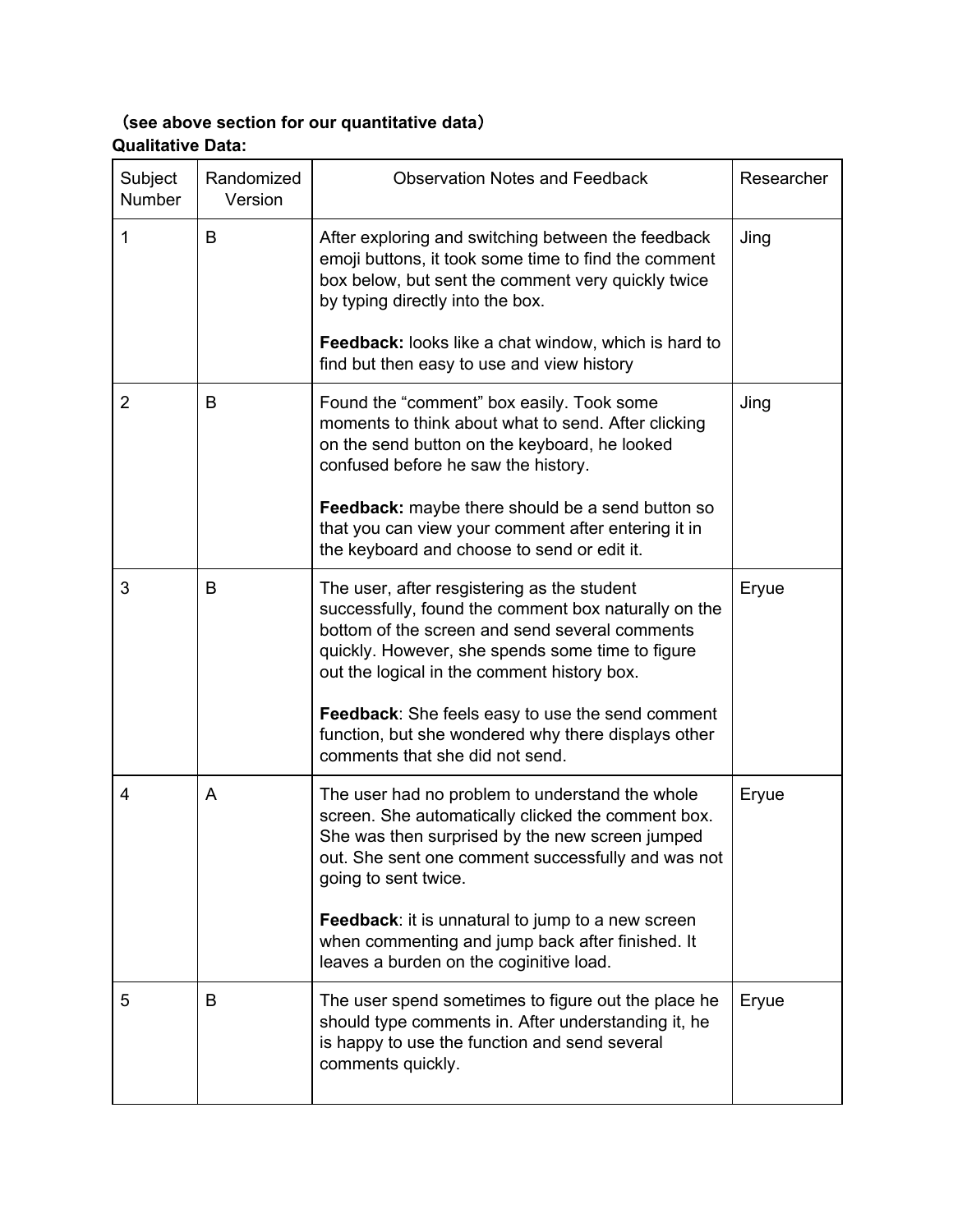|    |    | <b>Feedback:</b> He wish the header could stay when<br>typing.                                                                                                                                                                                                |       |
|----|----|---------------------------------------------------------------------------------------------------------------------------------------------------------------------------------------------------------------------------------------------------------------|-------|
| 6  | A  | The User had no hard time using the function of the<br>app. Directly using the comment box to give<br>comments without telling her to do so after login.                                                                                                      | Jiayu |
|    |    | <b>Feedback:</b> instruction is clear that there is no need<br>to think what to do next. However, I did not expect to<br>switch to the other page when clicking the comment<br>box.                                                                           |       |
| 7  | A  | The user was trying to slide to the right to go back to<br>the previous page when on the "class list" page.<br>Realized it does not work, she clicked the "Go Back"<br>button. Did not use the emoji function, instead went<br>straight to the "comment box". | Jiayu |
|    |    | Feedback: it is better if making every page slidable.<br>The emoji buttons do not look clickable so I did not<br>notice them.                                                                                                                                 |       |
| 8  | A  | User clicked comment box and was confused when it<br>directed to a new screen to enter comments                                                                                                                                                               | Damon |
|    |    | Feedback: instead a new comment screen, put a<br>send button next to the original comment box                                                                                                                                                                 |       |
| 9  | A  | The user had no trouble at all sending a comment<br>but didn't want to send another comment.                                                                                                                                                                  | Damon |
|    |    | Feedback: the new comment page makes no sense.                                                                                                                                                                                                                |       |
| 10 | B. | User had no trouble sending comments after<br>comments, and found it smooth as if using a<br>developed chat messaging app. However, did<br>mention couldn't type a new line.                                                                                  | Damon |
|    |    | Feedback: change the send button in keyboard to<br>return button so users will be able to type new lines.                                                                                                                                                     |       |
| 11 | B  | User finds it hard to edit comment in the comment<br>text field because it is not multi-lined                                                                                                                                                                 | Damon |
|    |    | Feedback: dynamically resize the comment text box<br>as texts get longer.                                                                                                                                                                                     |       |